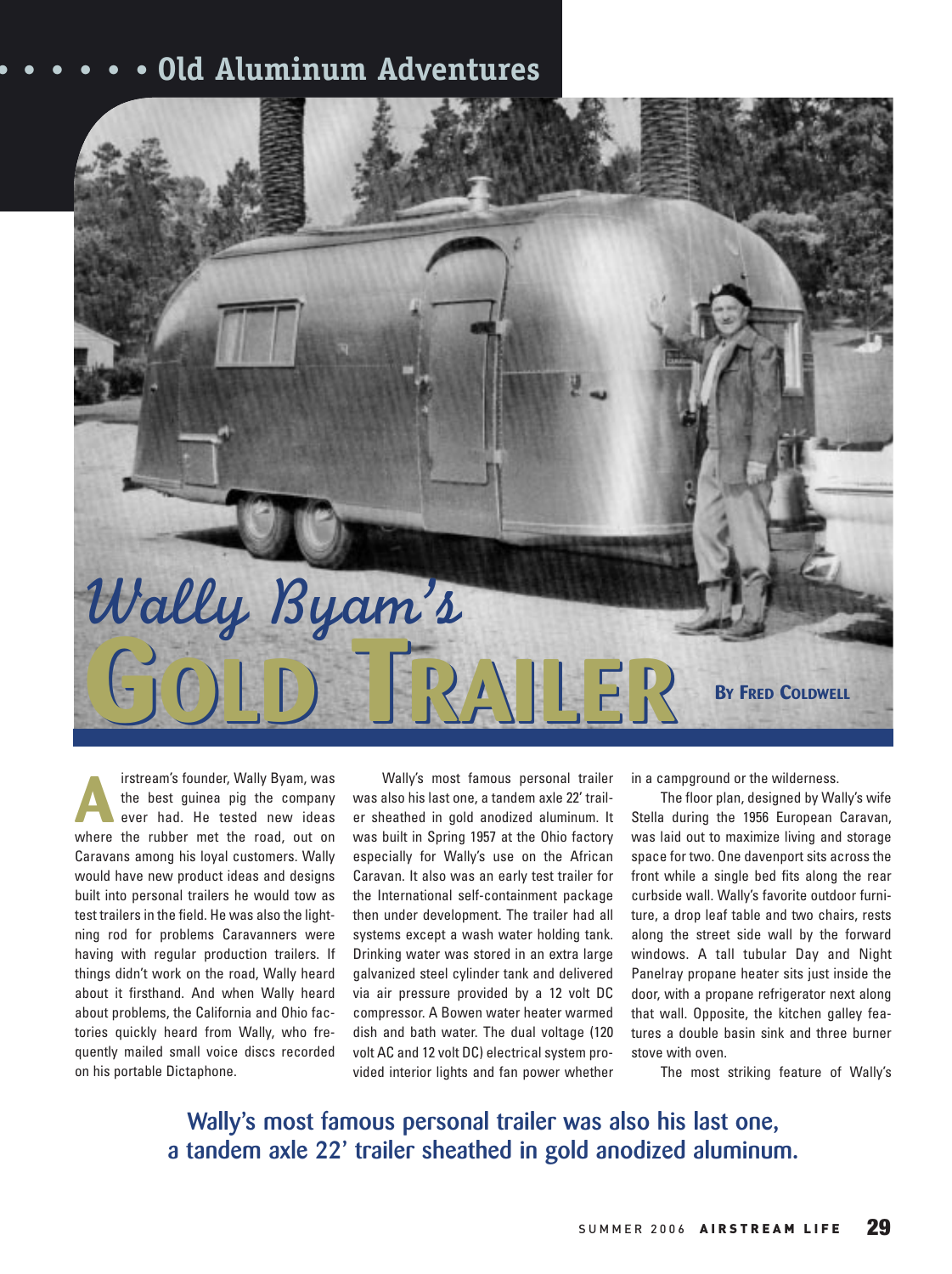

**Previous page 29:** An early photo of Wally Byam and his Gold Trailer, with his 1957 Ford station wagon used on the 1958 Mexico and Pan American Caravans. Wally wears his typical globe-trotting garb: France on top, Texas on bottom, and Middle America in between. This photo predates the trailer's International trim level globe emblems, added later. "Wally Byam's Caravan" placards are mounted on each side of the front window. The single tall mushroom cap vent on the roof is for the Panelray interior heater just aft of the entry door. Fore and aft rope hooks even with the top of the door are used for lifting the trailer on and off ships. Two more rope hooks are mounted in identical positions on the street side.

**Above:** A later photo of Wally and his Gold Trailer, both freshly outfitted for high adventure in Africa and beyond. 1958 Ohio license plate on truck. On the truck's utility bed, the three areas to be visited are "Africa - Bibleland - Europe," indicating this is an early photo of the International Travelette. On the trailer, an International trim level globe emblem now appears below the front marker light. The Panelray mushroom cap roof vent has been lowered and a second mushroom cap roof vent for the Valiant propane water heater has been added at the rear. The tandem axle wheel well top edge is now peaked instead of flat, making it slightly easier to change tires.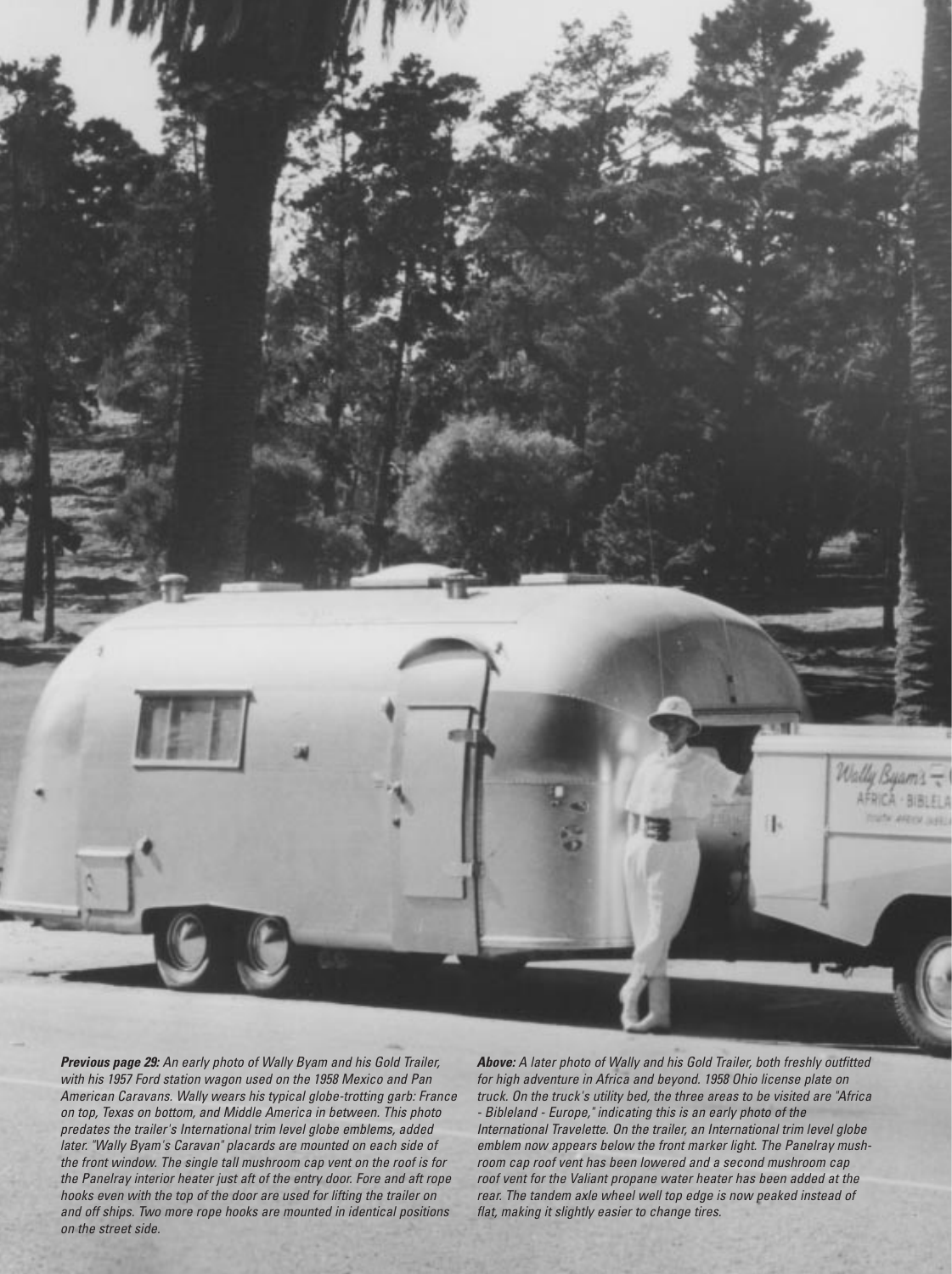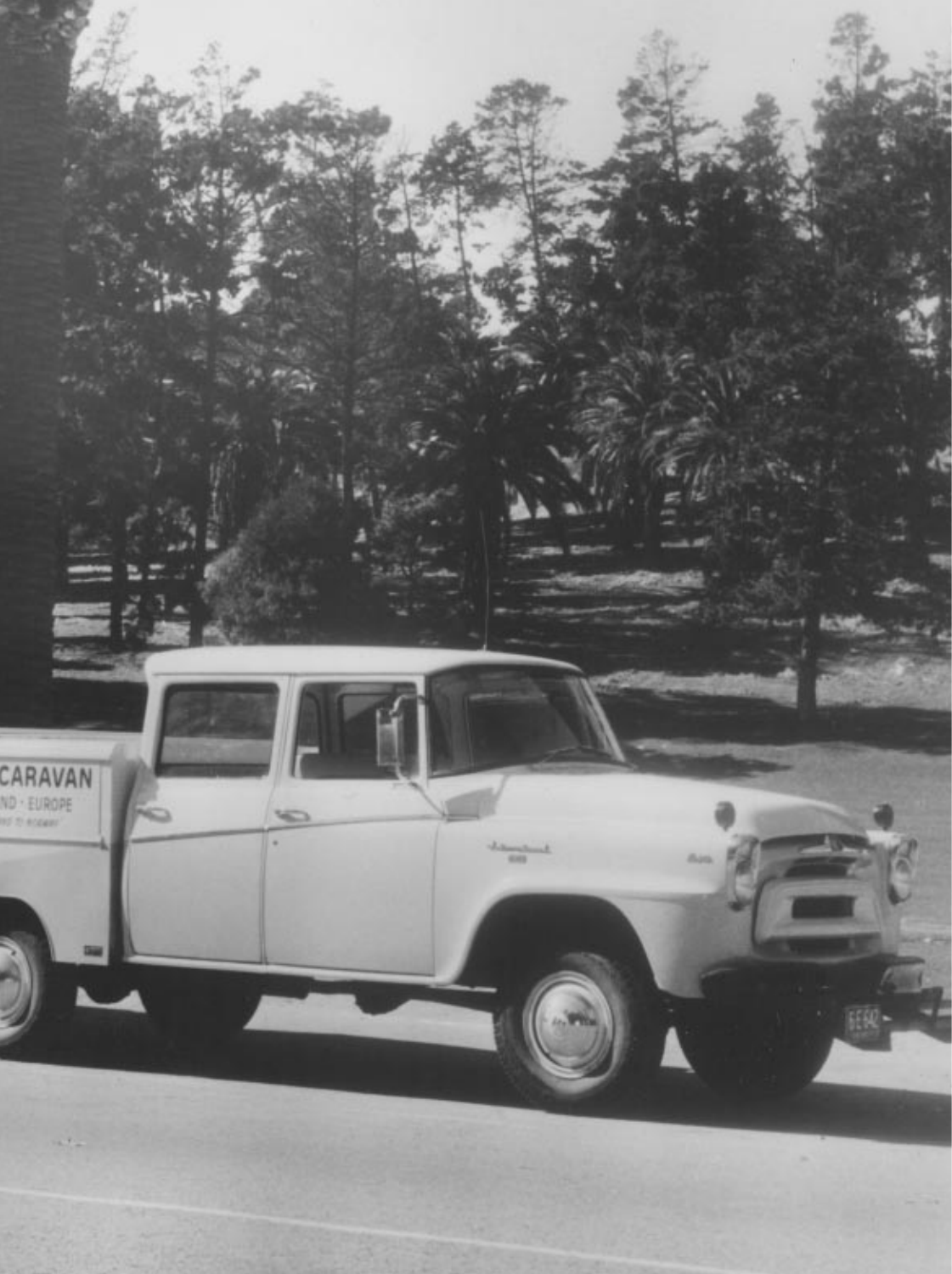**The most striking feature of Wally's Gold Trailer was and remains the gold anodized Reynolds aluminum skin. Anodizing is a process by which aluminum or other metals are coated with a protective film by chemical or electrolytic means.**

Gold Trailer was and remains the gold anodized Reynolds aluminum skin. Anodizing is a process by which aluminum or other metals are coated with a protective film by chemical or electrolytic means. Wally dreamed of Easter Egg colored trailers to complement the bright pastel color American cars of the mid to late 1950s. From twenty or more feet away, the gold color on his trailer looked good. But upon a closer inspection each panel had a slightly different hue. This difference increased over time as panels weathered at varying rates and to different colors. Soft aluminum anodizes well. But heat-treated structural alloy aluminum used in aircraft and on Airstreams doesn't accept anodizing consistently, so each panel ends up a different hue and the trailer appears splotchy. Given the unsatisfactory results, Wally quickly dropped the Easter Egg colored trailer idea.

The most practical, but perhaps least appreciated feature at the time, was the tandem axles underneath a relatively short and light weight 22' trailer. This concept was first used in Wally Byam's 22' tandem axle Holiday trailer built during 1955-56, but this was the first installation of tandem axles under a short Airstream. While the tandem axles under the 22' Holiday Tandem were suspended by leaf springs, the tandem axles under the Gold Trailer were early Henschen Dura-Torque rubber filled axles being field tested by Wally four years before they were adopted for the entire line in 1961.

Wally first caravanned with the Gold Trailer in Spring 1957, when he drove it from Jackson Center, Ohio to Louisville, Kentucky, where he and his entourage met up with others coming in from all points. The largest contingent arrived from California on the 1957 All-American Caravan, the first Wally Byam Caravan to tour the USA instead of a foreign country. Their collective objective was the Kentucky Derby, held on the first Saturday of May.

Wally's "Solid Gold Trailer" was the hit

of the parade through downtown Louisville because it was towed by his gold Cadillac and, to the amusement of all, was positioned immediately behind the Fort Knox float. After watching the "Race for the Roses" and celebrating the weekend with Mint Juleps, the All-American Caravanners toured the middle Eastern states and Washington DC before descending on Indianapolis to watch the Indy 500 on Memorial Day. The first All-American Caravan ended a week later in Michigan.

After the 1957 All-American Caravan, Wally and Stella took the Gold Trailer on the 1958 Mexican and Central American Caravans along the unfinished and mostly unpaved Pan American Highway. His tow vehicle was a two-tone white-over-

beige, four door 1957 Ford station wagon. The Caravan traveled 7,890 miles. It departed from Nogales, Arizona on January 20, 1958, heading through Mexico, Guatemala, El Salvador, Honduras, Nicaragua and Costa Rica, then back to Brownsville, Texas. (For more, see Airstream Life, Winter 2005.) None of the various accounts of this Caravan mention any problems with the Gold Trailer, although Wally's Ford station wagon did break down a few times and had to be towed to a repair shop, not unusual for a Byam



Top: Riding high at Arriaga, Chiapas during the 1958 Mexico Caravan. Above: Stella exhibits the Caravan's open door policy while Wally fits his pith helmet on a Pigmy. "Wally & Stella Byam" is now painted on trailer's curb side front corner. Wally's famous roof hatch is flipped open. By now "NEAR EAST" has replaced the more provocative "BIBLELAND" on the truck's utility bed. This photograph was taken in the Ituri Forest outside Beni, The Belgian Congo, Africa, on or about October 9, 1959.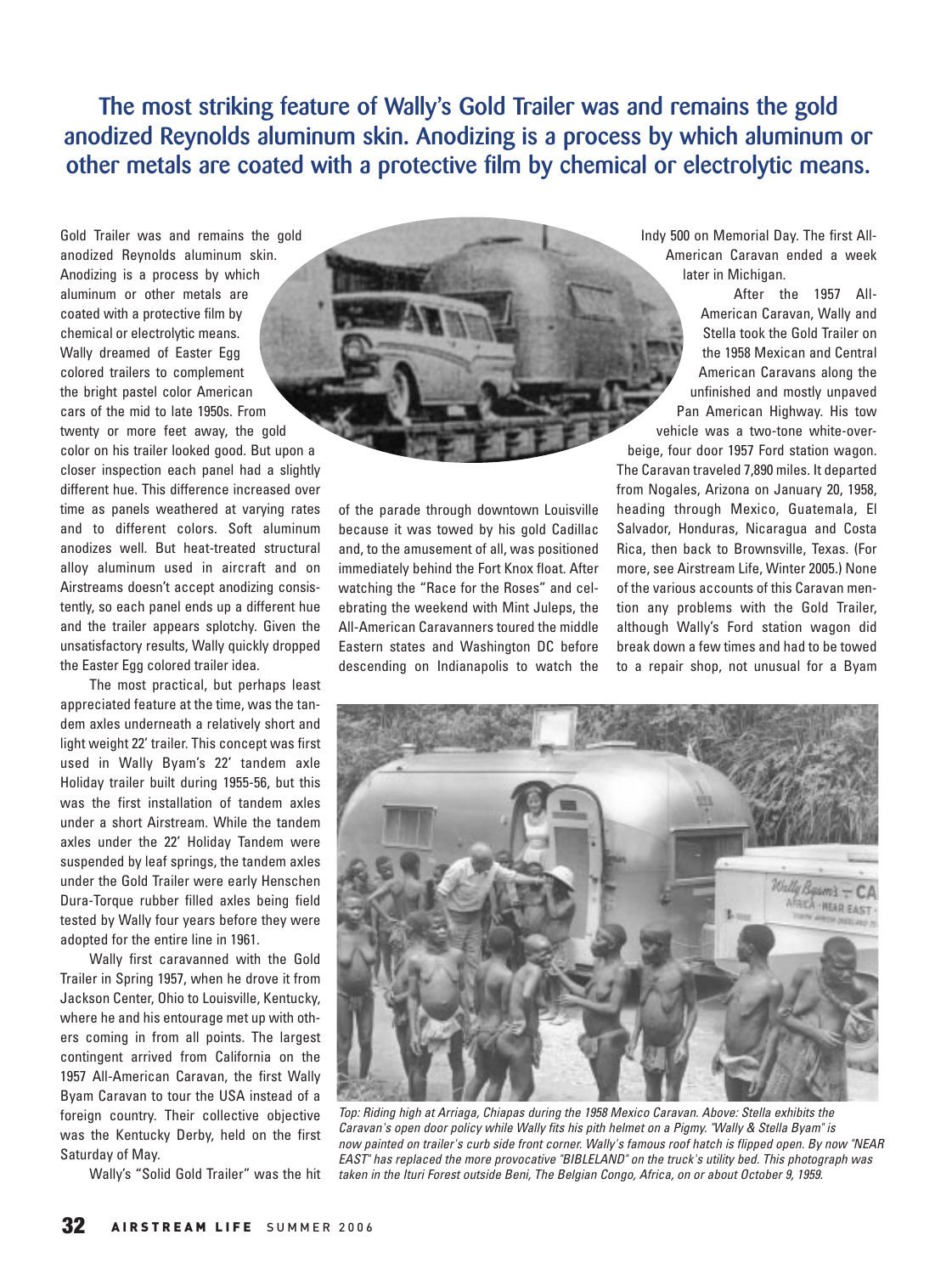

Left: Travelette's gold paint complements the Gold Trailer at a 1958 Midwest Rally. Right: Gold Trailer as modernized in the 1980s.

Caravan traveling along a typical "Byam Boulevard" (a very rough road).

All this was a warm-up for the Gold Trailer's participation in the 1959-60 Cape Town to Cairo Caravan through Africa, followed by the 1960 European Caravan. With its unusual Dura-Torque rubber torsion tandem axles, the Gold Trailer fared much better than its brethren outfitted with leaf springs, which frequently broke. Through certain parts of Africa, the Gold Trailer was placed in the middle of the Caravan and given additional armed guards, to discourage bandits from attacking it as a probable carriage of great wealth.

Four-wheel drive tow vehicles were required for the African Caravan. The most popular brand of 4X4 was International Harvester, whose pickup trucks and Travelalls outnumbered all other brands, including Ford, Dodge, GMC and Land Rover. Wally's tow vehicle was nearly as rare as his Gold Trailer. He chose an International A-120 4X4 Travelette, one of only seventeen of these so-named 3/4 ton factory crew cabs built during the 1957 to 1959 model run. The Travelette is an industry first for a lightweight truck that was not matched until Dodge offered a factory built crew cab truck in 1963. Wally's Travelette had a 7000 pound GVW, a 2800 pound capacity front axle and a 4500 pound capacity full floating rear axle. The standard engine and transmission was a Black Diamond 240 cubic inch straight 6 with column shift 3-speed tranny and 2-speed transfer case. Its 129 inch wheelbase capably handled the 7-foot long enclosed utility bed as well as the 22' Gold Trailer. The model designation "A" was for Anniversary series of trucks introduced in March 1957, the 50th Golden Anniversary of International Harvester truck manufacturing.

After arriving at Cairo, the Gold Trailer continued on to Europe with the 1960 European Caravan, after which it returned to the USA. In 1969, Airstream's President, Art Costello, sold the Gold Trailer to Dale "Pee Wee" Schwamborn, Helen's young son and long time Caravanner who was a scout on the Cape Town to Cairo Caravan. The trailer was in the same condition as he remembered it in Africa. Dale owned and preserved the trailer for three years, attending many Rallies and taking one vacation with it, before selling it in 1972 to Bob and Irene Watson, fellow WBCCI members then living in California.



Wally's scooter leads the way in this nighttime African Caravan photograph. The trailer's street side rope hooks and International emblem are visible here. 1959 Ohio license plate on truck.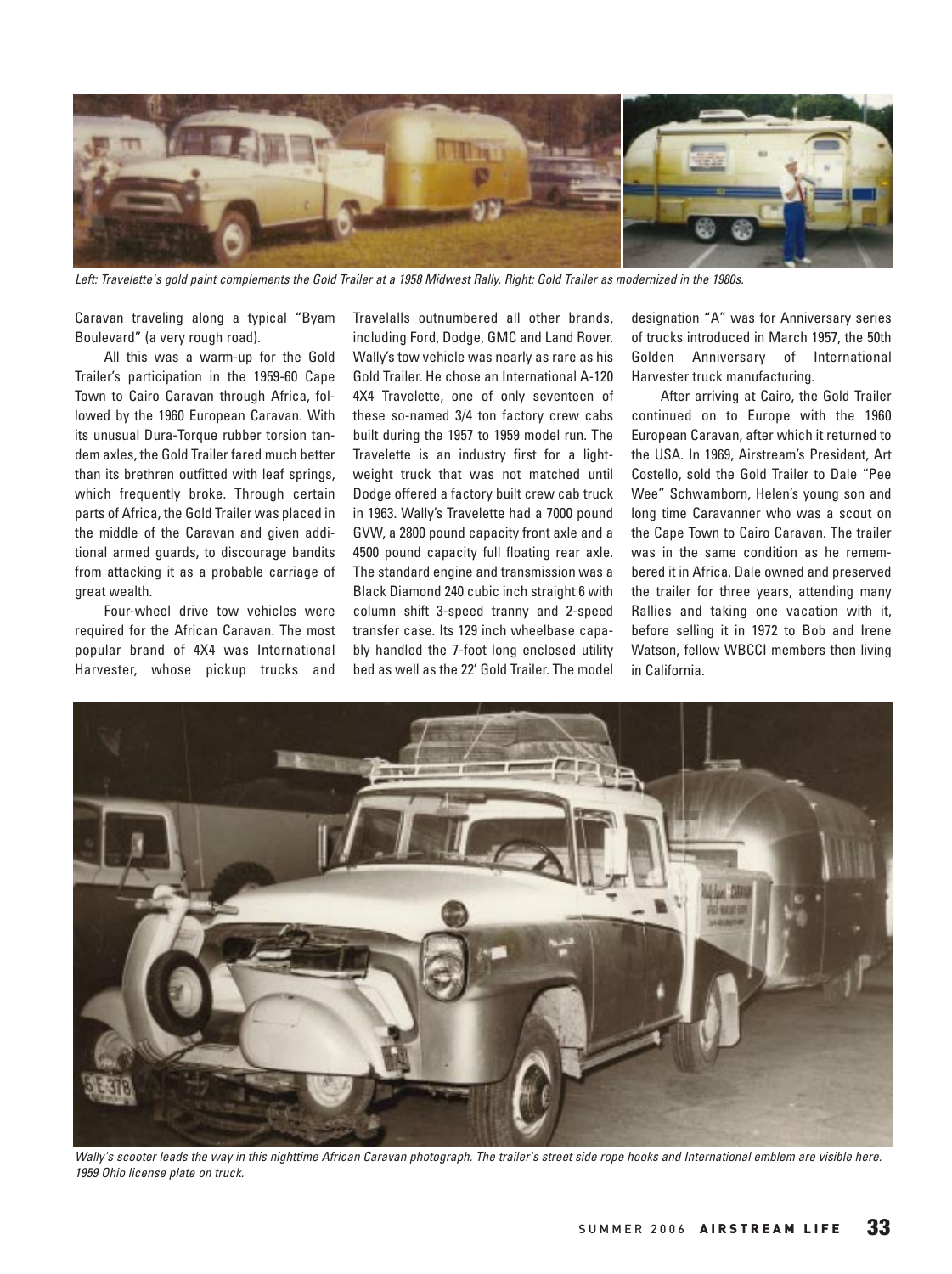## **Tandem Axles, for Better or Worse**

**In 1961, Airstream answered a customer's question about the advantages and disadvantages of tandem axles on an Airstream travel trailer, summarized as follows:** 

Advantages include four wheels and tires providing weight distribution over four points instead of two, resulting in better floatation and easier towing over and out of mushy or sandy ground than two tires. Tandem axles provide smoother going over rough terrain, marginally better tracking down the highway, and greater braking on road and when parked off road. A flat tire doesn't immediately disable the trailer and could be easily be changed without a jack by driving the good tire on that side up onto some blocks to raise the flat off the ground for changing.

Disadvantages are greater towed weight for a given length, additional extra cost for factory installation on a short trailer, higher bridge and road tolls, and more flats, as all tires wear a bit faster on a tandem axle and the front tandem tires tend to throw debris into the rear tires. A single axle trailer is easier to manhandle when detached from the tow vehicle and slightly easier to tow than a tandem axle having greater friction. A single axle provides more interior floor level storage space, as its wheel well is half the length of one over a tandem axle.



Restored trailer wheel wells have flat tops again. New gold anodizing has weathered since 1996.

Over the next decade, the Watsons kept Wally's adventures alive by taking the Gold Trailer on Caravans to Eastern Canada, Eastern Mexico, Baja and Western Mexico, Central America and the Canada Artic Northwest Territories. In a misguided effort to keep up with the times, Bob modernized the trailer with new round-cornered exterior hatches and windows, a tall multicolor stripe around the body, a vista view window in the upper door, new large script lettering and contemporary emblems, aluminum wheels, a permanent mounted awning, a roof top air conditioner, and so forth. The overall effect was a mild case of pimp-my-trailer. Sadly, while its place in Airstream history was being celebrated its integrity was being violated. The Gold Trailer fell into mild disrepair over the next ten years and needed some attention. It deserved a better fate, soon to arrive.

Airstream purchased the trailer in 1992 and brought it back to Jackson Center, OH. Two long time employees, Bob Kauffman and Carl Ludwig, disassembled and rebuilt the Gold Trailer. The dented, damaged and altered exterior gold skin was removed and the rotted plywood floor was replaced. New stress-formed front and rear 7 segment end cap panels were formed in Indiana, then along with sheet aluminum, rivets and Hehr standard window frames, were sent to Cleveland for gold anodizing before installation, trimming and fitting. However, the difficulties of anodizing hard structural aluminum had not been conquered over the years, so the Gold Trailer today shows great variance in color and hue among its weathered exterior panels.

A new black water tank was made identical to the original, and expensive copper valves – same as original – were fitted to the plumbing. New floor tiles were installed, and new birch cabinetry and furniture was made using the original as templates. Bob and Carl worked hard on the trailer for three to four months, then the project was suspended due to cost. The trailer sat nearly finished for a few years, until the Service Department completed the restoration in 1996. A few small



Top: Restored interior looking towards the rear, single bed at left. Bottom: Restored interior looking forward. Wally's roof hatch is a signature feature.